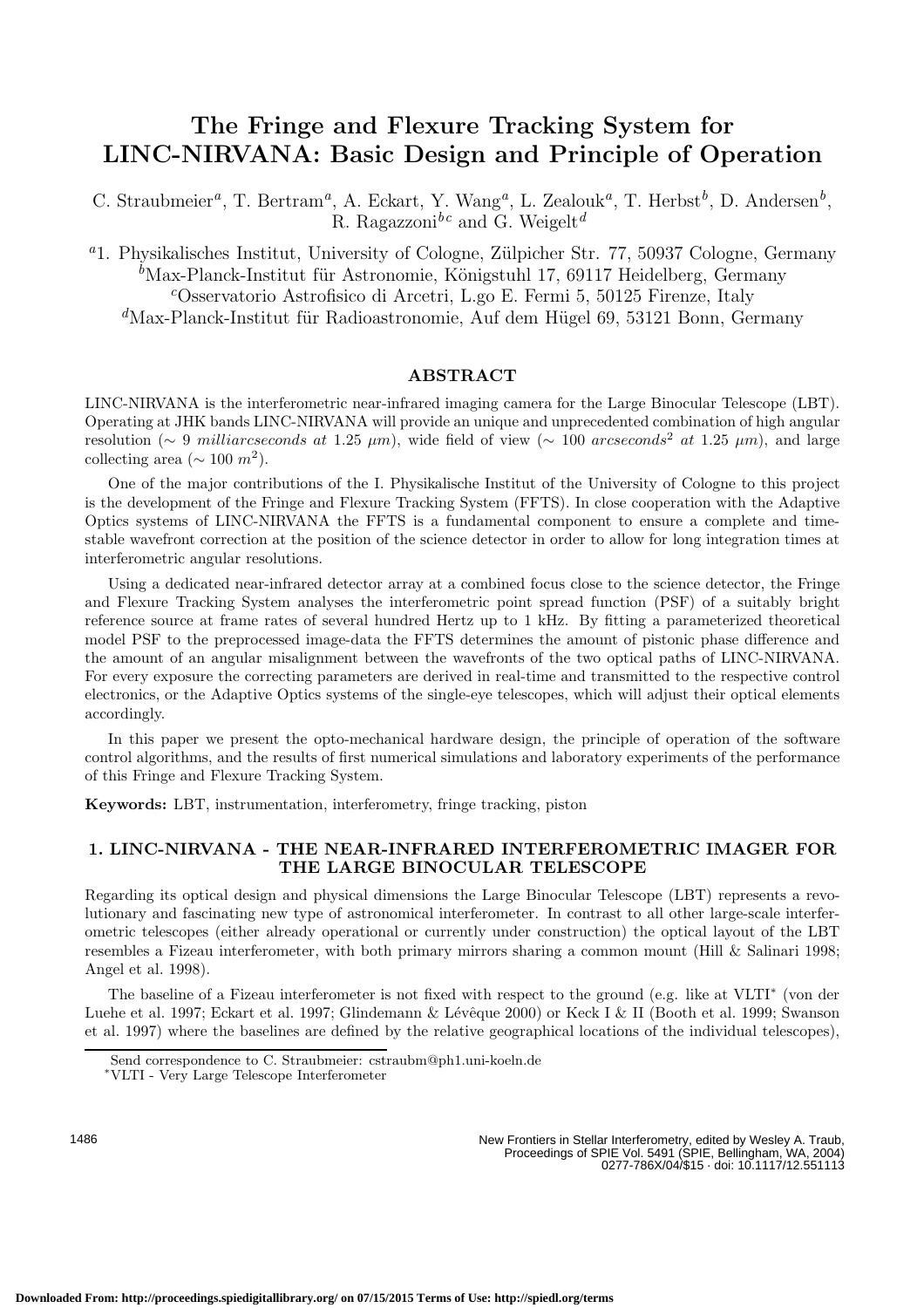but is fixed with respect to the movable common mount of the two mirrors. Therefore, while the pointing of the telescope follows the apparent nightly motion of an observed astronomical source, the length of the geometrical projection of the baseline onto the plane of the incoming wavefront (i.e. perpendicular to the line of sight) remains constant in time at 14.4 metres. Since the angular resolution of an interferometer is a linear function of this baseline it remains constant, too, what allows for direct interferometric imaging of an astronomical source without the need of sensitive optical delay lines to compensate changing baseline projections.

The beam combiner of LINC-NIRVANA is specifically tailored to preserve the exact pupil geometry of the LBT (i.e. the output pupil is a scaled model of the input pupil), what allows for homothetic imaging at interferometric resolutions over a wide field of view. Using Multi Conjugate Adaptive Optics (MCAO) (Berkefeld et al. 2001; Diolaiti et al. 2001) both optical channels of LINC-NIRVANA will be operated at the diffraction limit of the 8.2 metres primary mirrors - a mandatory requisite for time stable interferometric observations. However, for successful long term integrations of the science detector at highest interferometric angular resolutions, the lengths of the two optical paths of the instrument have to be controlled, too. This important task will be fulfilled by the Fringe and Flexure Tracking System of LINC-NIRVANA, which is presented in the following sections of this paper.

For an in-depth discussion of the overall design and functionality of the LINC-NIRVANA camera system please refer to the contribution of T. Herbst to this conference.

## **2. THE NEED OF A FRINGE AND FLEXURE TRACKER FOR INTERFEROMETRIC IMAGING CAMERAS**

To allow for direct imaging at interferometric telescopes, i.e. to obtain two-dimensional images of interferometric angular resolution from focal plane arrays after long integration times of several seconds up to minutes, two fundamental physical conditions have to be fulfilled at all times: all contributing telescopes must be operated at their respective diffraction limit, and a flat wavefront coming in on the optical axis of the system must not show any phase difference between the two channels of any interferometric baseline.

The first criterion is a well known and extensively studied problem, which faces all kinds of ground based optical telescopes that shall deliver astronomical images of maximum angular resolution. The common approach to its solution is the implementation of Adaptive Optics (AO), i.e. deformable mirrors, wavefront sensors and fast numerical closed-loop algorithms, to correct the image degrading phase aberrations in real-time and in parallel to an ongoing exposure of the science detector. Besides of static or only slowly varying contributions from non-perfect telescope optics, most of these aberrations are due to the turbulent atmosphere of the earth with characteristic timescales of fractions of seconds to milliseconds. Using current generation real-time computers and detector technologies the obtained closed-loop frequency of an AO system can reach several hundred Hz up to 1 kHz, and therefore can be higher (or at least of the same order) than the characteristic timescale of atmospheric turbulences. As a result, the point spread function of an individual telescope can be brought close to its diffraction limit at most atmospheric conditions, what allows for long integration times of the science detector at the highest possible angular resolution of the telescope.

However, reaching the diffraction limit at all contributing telescopes is only a first (nevertheless fundamental) step for the successful and time-stable operation of an imaging camera at the combined focus, but it is not sufficient in order to obtain interferometric fringes.

Even if the wavefronts from all telescopes are corrected to perfection (within their independent reference frames), there are still two factors left, which may introduce image degrading aberrations at the combined focus, and which cannot be sensed and corrected by the AO systems of the individual telescopes:

- a fast varying part, which is due to atmospheric turbulences, and which manifests itself in highly variable pistonic phase differences between the wavefronts from the individual telescopes
- a constant or only slowly varying part, which is due to misalignment of the optical axes (e.g. arising from mechanical flexure) of the individual telescopes before the interferometric combination. This misalignment may result in different optical path lenghts of the interferometric baselines, as well as in different intersections of the optical axes with the detector array in the combined focal plane.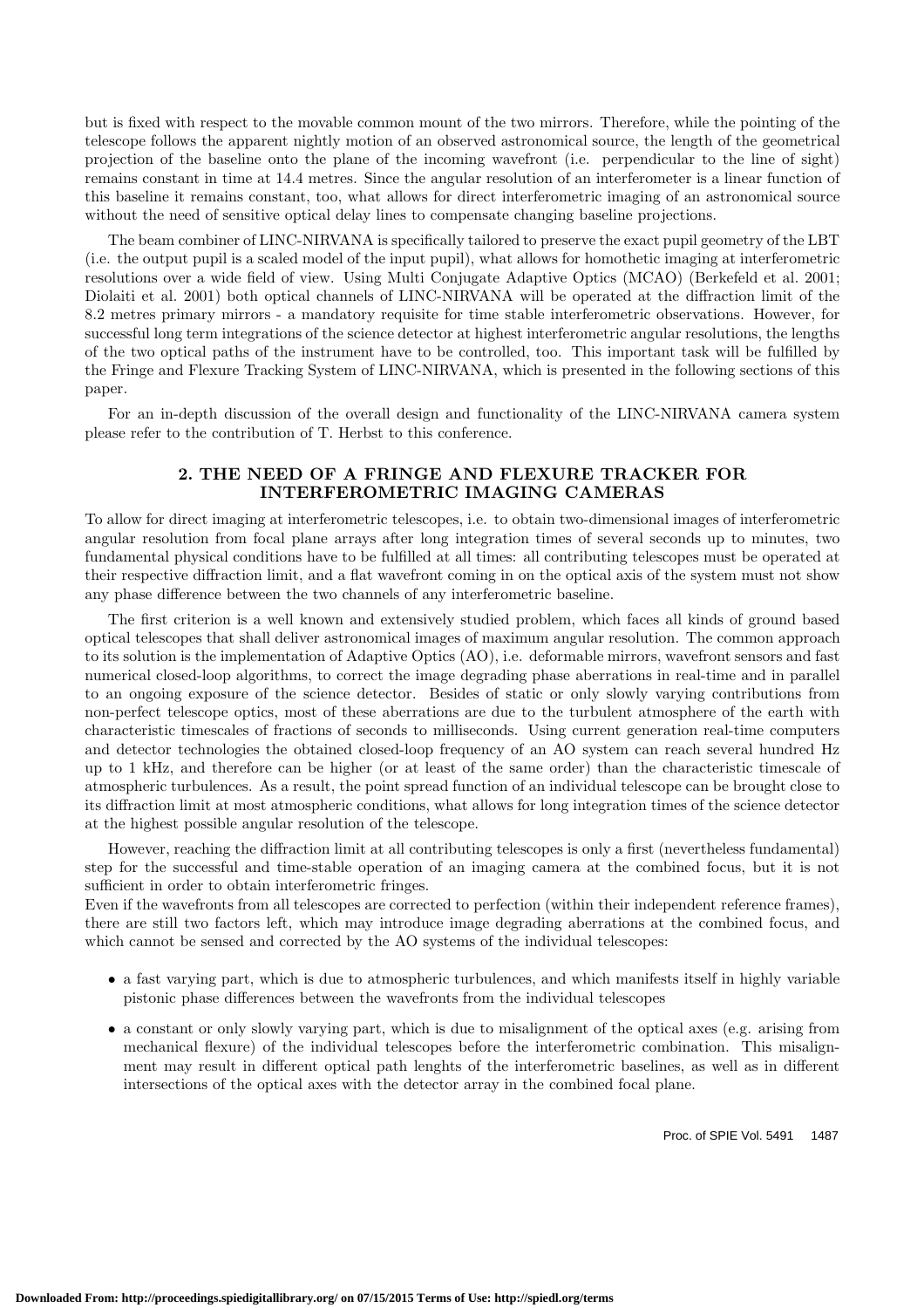

**Figure 1.** The sketch above illustrates the two consecutive stages of Adaptive Optics (AO) systems, which have to be invoked in order to obtain time-stable interferometric fringes at the combined focal plane of an interferometer. The left hand side of the diagram shows the incoming wavefront of the observed target after its passage through the turbulent atmosphere of the earth. This wavefront is severely distorted on all spatial frequencies, but nevertheless, it does not exhibit any discontinuities in the mathematical sense. However, after the entry pupil of the interferometer (i.e. the spatially separated primary mirrors) several discrete pieces out of the formerly continuous wavefront are entering the beam-combiner optics.

Since the single-eye AO systems are operating mostly independent of each other, these sensors are only sensitive to wavefront distortions within their own reference frame (i.e. the single-eye pupils). The best correction that can be obtained by these systems will therefore result in wavefronts, which are perfectly flat over the diameter of a single-eye pupil, but which may show a time dependent pistonic phase difference between each other. This low order aberration can only be measured by a sensor (a fringe tracker) at the combined focus of the interferometer, where it can observe the incoming wavefronts of all optical paths simulateously.

Both of these aberrations can only be detected by a sensor at the combined focal plane of the interferometer, i.e. by a dedicated Fringe and Flexure Tracking System. Similar to all other aberrations, a non-perfect correction of either of both effects may reduce the fringe contrast to zero at long integration times of the science detector (i.e. several seconds to minutes), and therefore may preclude interferometric observations.

It is therefore imperative to sense and correct these aberrations in a real-time closed-loop operation in order to ensure a time-stable image quality at highest interferometric resolutions, and to allow for deep integrations with an imaging science detector at the combined focus of any optical interferometer.

## **3. THE FRINGE AND FLEXURE TRACKING SYSTEM OF LINC-NIRVANA**

The general design and principle of operation of the Fringe and Flexure Tracking System (FFTS) of LINC-NIRVANA are based on the following list of specifications:

- Located at an interferometric focus of LINC-NIRVANA, the FFTS analyses those aberrations, which are not detectable by the Multi Conjugate Adaptive Optics systems (MCAO) of the two single-eye telescopes. These two aberrations are the pistonic phase difference between the wavefronts collected by the two primary mirrors, and the misalignment of the optical axes of the two optical paths. All other (high order) aberrations of the wavefront from the observed source are assumed to be corrected to best extent by the MCAO systems of the single-eye telescopes. The two incoming wavefronts of the FFTS can therefore be assumed to be flat within their respective reference frames, i.e. they are free of tip-tilt or higher order aberrations.
- Besides of slow changes of the optical path lengths within LINC-NIRVANA and the LBT (e.g. due to thermal gradients or mechanical flexure), most of the pistonic aberration between the wavefronts of the two telescopes is introduced by the turbulent atmosphere of the earth. The characteristic timescale of these phase variations will therefore be tenth of seconds to milliseconds. The FFTS has to analyse and correct both effects in real-time in parallel (and independently) to an ongoing long term integration of the science detector.
- Mechanical flexure within LINC-NIRVANA itself, as well as within the LBT and the LINC-NIRVANA LBT interface, give rise to the need for continuous control of the alignment of the optical axes of the two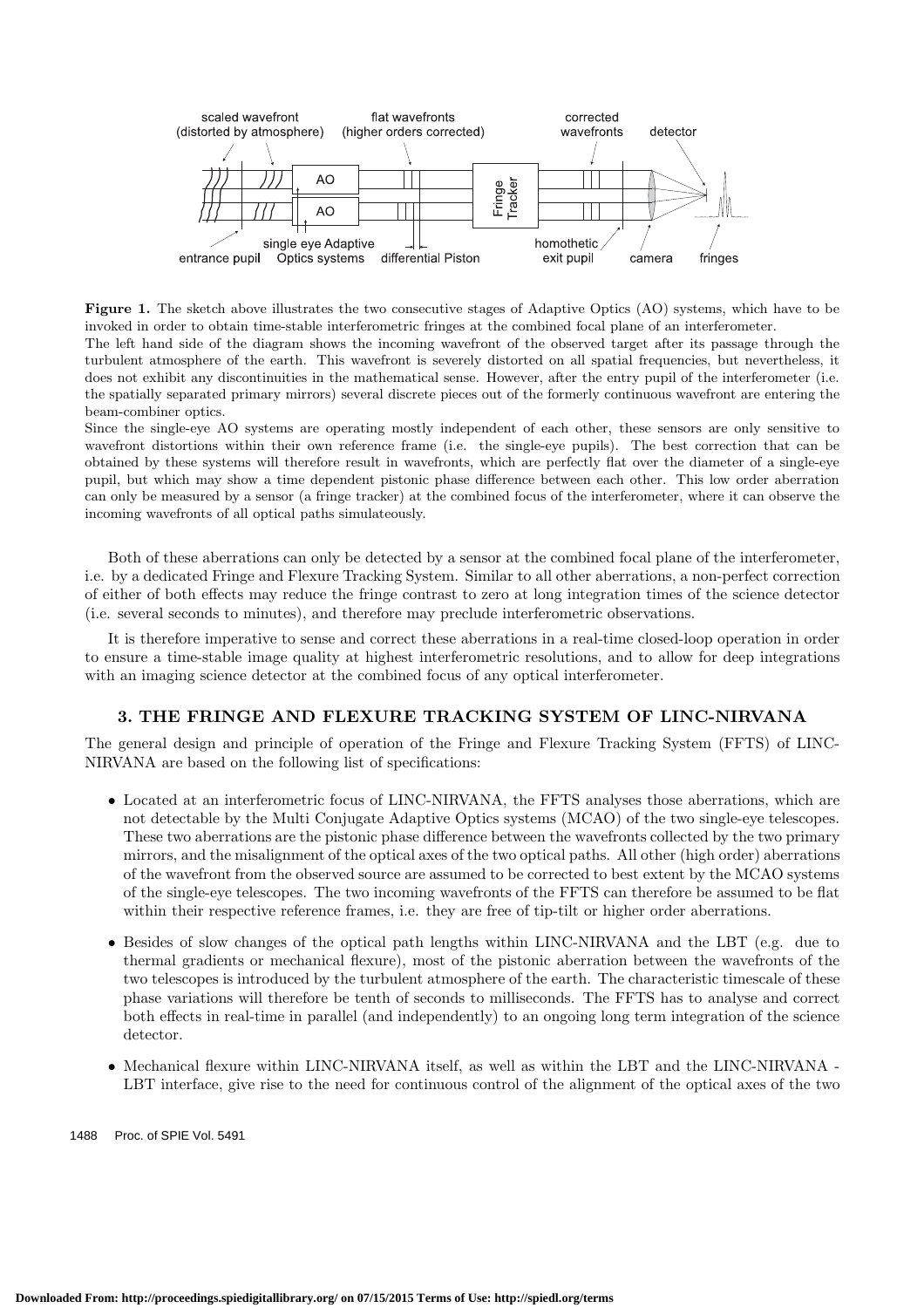optical paths in the interferometric focal plane. The characterisic timescale of these alignment variations is expected to be tens of seconds to minutes. The FFTS will determine possible misalignment in real-time and relay the respective parameters to the MCAO master control system.

- Before the fringe tracking loop of LINC-NIRVANA is closed (i.e. at the begin of an observing night, or after repointing the telescope), the instrumental pistonic phase difference between the two optical paths may be unknown and off by several micron due to mechanical flexure or temperature gradients. The FFTS must be able to provide sufficient information to initialise the telescope-instrument assembly to zero optical path difference and well aligned optical axes as quickly as possible.
- In order to reduce potential non common path aberrations, the detector of the FFTS shall be located at an interferometric focal plane close to the science detector.
- The FFTS shall be useable on reference stars in a field of view (FOV) as wide as possible, i.e. the FOV shall be limited by the interferometric image quality provided by the MCAO systems of the single-eye telescopes and the beam combiner, and not by the physical size of the used detector array.
- Similar to the science detector of LINC-NIRVANA, the FFTS shall operate at near-infrared wavelengths. Depending on the wavelengths of the science observation the FFTS shall monitor adjacent JHK bands.

According to the specifications listed above, the design of the Fringe and Flexure Tracking System (FFTS) of LINC-NIRVANA is based on a near-infrared detector array (HAWAII 1) of similar pixel size than the science detector (HAWAII 2), what reduces the necessity of optical elements in the non common path to a minimum, since no additional refocussing components are needed. The optical paths towards the science detector and the detector of the FFTS are separated by an observer-selectable dichroic about 100 mm in front of the interferometric focal point of LINC-NIRVANA. This dichroic reflects the selected J, H, or K-band onto the science detector and transmits the respective remaining spectral bands towards the detector of the FFTS. In order to expand the area of operation of the FFTS (i.e. the maximum angular distance of a usable reference star to the optical axis of the science detector) over the physical size of affordable NIR detector arrays, the detector of the FFTS is mounted on a three-dimensional positioning device (see discussion of the mechanical concept in Sect. 3.1). Using this concept the FFTS can pick a reference source from a much larger field of view than the one of the detector array itself.

With regard to the list of specifications given above, the wavefront aberrations which have to be analysed by the FFTS can be divided in two different components: a fast varying part which is due to atmospheric turbulences and a constant (with respect to the integration time of the science detector) or at most very slowly varying part, which is due to mechanical flexure of the telescope - instrument assembly.

The FFTS of LINC-NIRVANA will process these independent aberrations in two dedicated sub-systems: the closed-loop for piston control (see Sect. 3.2) and the closed-loop for flexure control (see Sect. 3.4). Both control loops use the same input data, i.e. the fast sequence of two-dimensional images of the reference source provided by the FFTS detector, but are based on completely different analysis algorithms, time constants, and optomechanical hardware elements for correction. For a more detailed description of the principles of operation of these sub-systems please ronfer to the respective chapters of this paper.

The Fringe and Flexure Tracking System of LINC-NIRVANA is a contribution of the I. Physikalische Institut of the University of Cologne.

#### **3.1. opto-mechanical design**

A driving specification of the mechanical design of the Fringe and Flexure Tracking System (FFTS) of LINC-NIRVANA is its ability to monitor reference stars which might be located at a distance of up to 30 to 45 arcseconds from the optical axis. On the other hand, the angular resolution of the FFTS has to be at least at the Nyquist limit of the interferometric point spread function, what yields a pixel-scale of the used detector array which corresponds to about 5 milliarcseconds. Even large scale near-infrared detector arrays of  $2k \times 2k$  pixel<sup>2</sup> would therefore be able to cover only about  $10 \times 10$  arcseconds<sup>2</sup>, a small fraction of the desired area of about  $1 \times 1$  arcminutes<sup>2</sup>.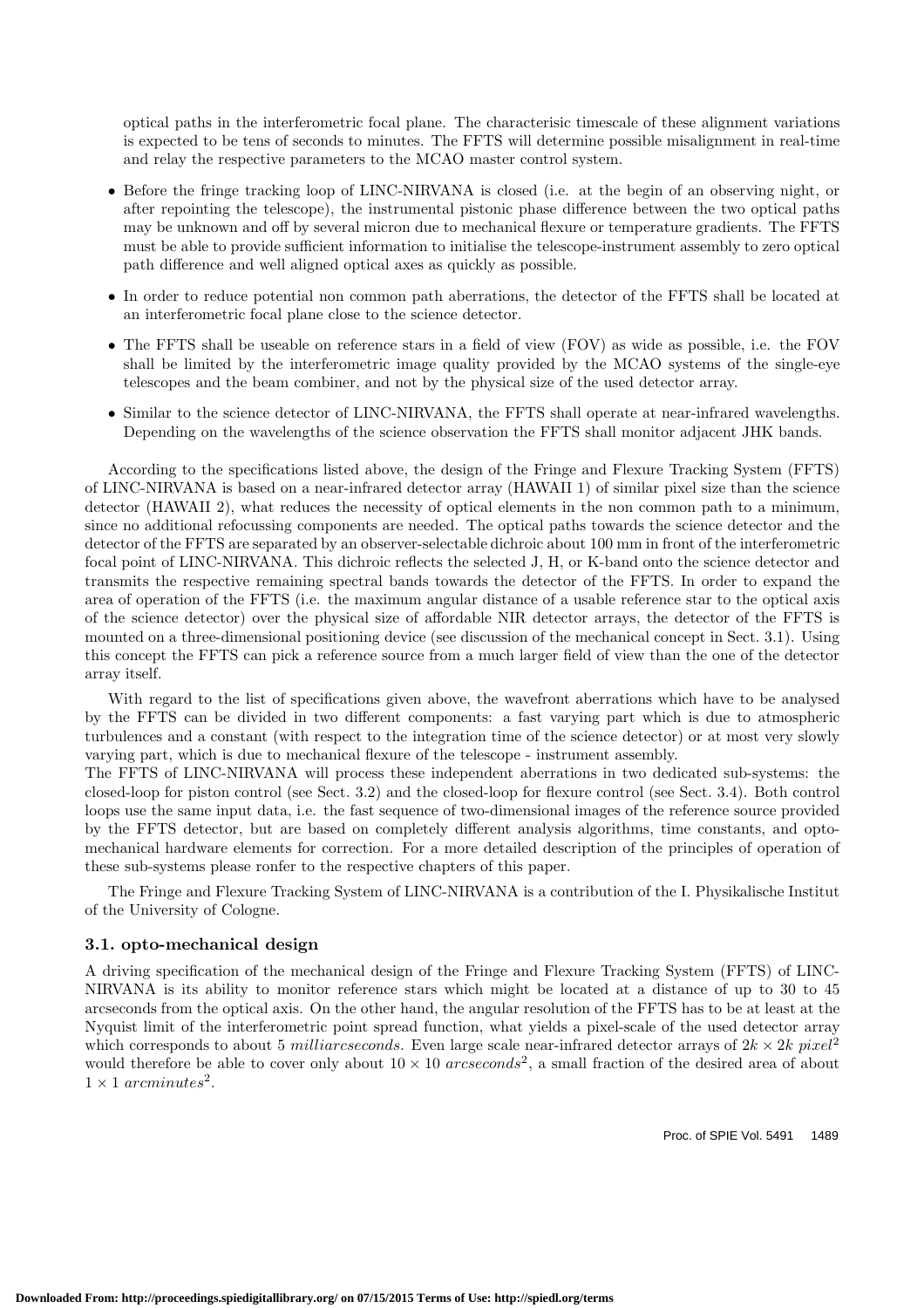However, since only one reference source has to be monitored at a time, and regarding the high costs of near-infrared detector arrays, the chosen solution to this problem is to mount the detector array on a large scale multi-dimensional positioning stage, which can position the detector to any location within a volume of 30 × 20 × 7 cm<sup>3</sup>. Given a focal ratio of ∼ F/32 the xy-extension of this volume corresponds to about  $1.5 \times 1.0$  arcminutes<sup>2</sup>. The implemented z variance of 7 cm is necessary since the large scale focal plane of LINC-NIRVANA exhibits a significant amount of field curvature.

Unfortunately, the mechanical realisation of this movement is not a trivial task, since near-infrared detector arrays operate at cryogenic temperatures of about 77 K, and since there exists only limited experience in designing and operating large-scale mechanical devices at these temperatures.

In a first attempt to solve this problem the I. Physikalische Institut of the University of Cologne in close cooperation with commercial companies evaluated fully cryogenic designs of such devices, with all moving components operating at 77 K. However, while first laboratory experiments at the I. Physikalische Institut proved that it indeed is possible to achive a reliable operation of such devices in terms that there are no lock-ups, the same experiments showed that the necessary positional repeatability of better than 10  $\mu$ m (i.e. half the pixel size of a HAWAII 1 detector arry) won't be guaranteed. Furthermore, the development of such a device proved to be far more expensive than it was foreseen in the budget plan of LINC-NIRVANA.

As a result of these persisting questions, the design of the three-dimensional positioning device of the FFTS was modified towards a semi-cryogenic concept. In this new design especially the most critical mechanical components (in terms of tolerances, positional accuracy, positional repeatability and lock-ups) of the positioning stage are operated close to ambient temperatures (however still within the vacuum of the camera dewar), and only a platform carrying the near-infrared detector array and the filter wheel of the FFTS is fed through the internal cryo shields of the camera dewar to the cryo-vacuum environment.

The major advantage of this concept is that the incorporated linear stages operate at (or at least close to) ambient temperatures, what allows the implementation of off-the-shelf devices that easily meet the constraints on mechanical precision at a fraction of the cost of a custom made cryogenic device. Since, nevertheless, the detector array has to be operated at cryogenic temperatures, it is located on top of a cooled detector platform, which is mounted to the positioning device via a 20 cm high and thermally insulating carbon-fiber pole. In addition to the thermal insolation of the pole, the detector platform of the FFTS is separated from the ambient temperature regime of the dewar by two layers of cryo shields. The detector pole is fed through a movable area of these cryo shields, which allows for two dimensional movement over the full area of operation of the FFTS (i.e.  $30 \times 20$  cm<sup>2</sup>), while providing a complete thermal and radiative separation of the cryogenic and ambient temperature regimes of the dewar at all positions and at all times.

### **3.2. closed-loop piston control**

As already mentioned in the introduction of the Fringe and Flexure Tracking System (FFTS) of LINC-NIRVANA in Sect. 3, the closed-loop piston control algorithm uses a fast sequence of two-dimensional images of a reference source as input data. Depending on the brightness of the chosen source and the encountered atmospheric conditions the frame rate of the image sequence can be up to about 1 kHz. Assuming the availability of a bright enough reference source, the obtained image frequency can therefore be faster than the characteristic timescale of atmospheric turbulences at all atmospheric conditions.

Out of several promising concepts for the detection of pistonic phase difference in the 2-D images, the algorithm described in the following was chosen to be implemented first. A more detailed discussion of the algorithm can be found in the contribution of Bertram et al. to this conference  $(\#5491-167)$ .

After copying the image-data from a shared memory section (where it was placed by the readout electronics of the FFTS detector array) to a memory region dedicated to the piston control loop, the first step is to determine the vertical (i.e. perpendicular to the interferometric baseline) centre of the 8.2 metre Airy distribution of the single-eye telescopes. Depending on the brightness of the observed reference source (and therefore the signal to noise ratio -SNR- of the image) two different scenarios are possible. In case of a bright source, this can be done directly from the obtained image by collapsing (e.g. averaging or taking the median) the image along the horizontal axis and determining the location of the brightest pixel along the resulting vertical line profile. For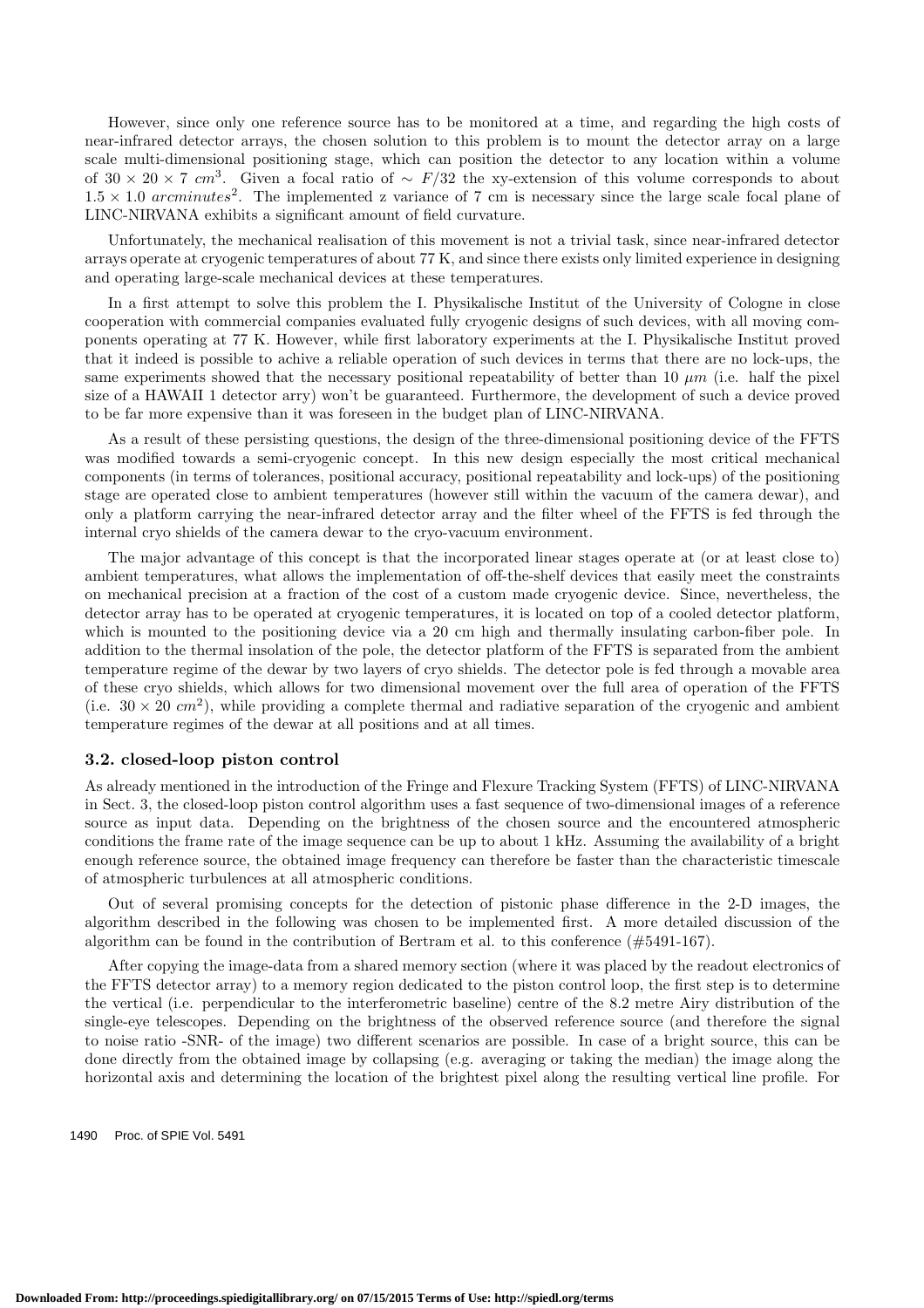

Figure 2. This figure presents the result of numerical simulations of the monochromatic interferometric point spread function (PSF) of LINC-NIRVANA under the assumption of different values of pistonic phase difference (i.e. from left to right  $\Delta\phi = 0.00\pi, 0.33\pi, 0.66\pi$  & 1.00 $\pi$  respectively). The simulation is based on a single-eye aperture of 8.2 metres and an interferometric baseline of 14.4 metres.

The upper row of the figure shows the two-dimensional intensity distribution of a reference source (using a logarithmic color map) like it is observed by the imaging detector of the Fringe and Flexure Tracker. Although the graphical representation of the huge intensity differences of the maxima of more than four orders of magnitude can be only partially successful, the images give a fine impression of how the interferometric PSF of LINC-NIRVANA is combined from the superposition of the circular Airy distribution of the individual 8.2 m telescopes, and the interferometric cos-based variation of the 14.4 m baseline along the horizontal axis of the image.

The middle and lower rows of images display linear intensity profiles (using arbitrary units) along the horizontal (i.e. interferometric) axes of the 2-D images, with the lower row showing the central regions of the PSF only. While the stepped curves represent the results of the numerical simulations, the dashed lines indicate the Airy distribution of a 8.2 m aperture in absence of interferometric modulation (e.g. perpendicular to the interferometric baseline, or after a loss of coherence).

Comparing the images from left to right one can see how the sinusoidal interferometric intensity modulation shifts along the horizontal axis with respect to the centre of the Airy distribution. For the case of no pistonic phase difference the centre of the  $0^{th}$  order (i.e. white) fringe coincides with the Airy centre, while for the case of  $1.00\pi$  of differential piston the first interferometric minimum is located at that position.

By the analysis of the intensity line profile and the offset of the interferometric intensity modulation with respect to the centre of the underlying Airy distribution it is therefore possible to derive the amount of pistonic phase difference that was present at the time of the exposure.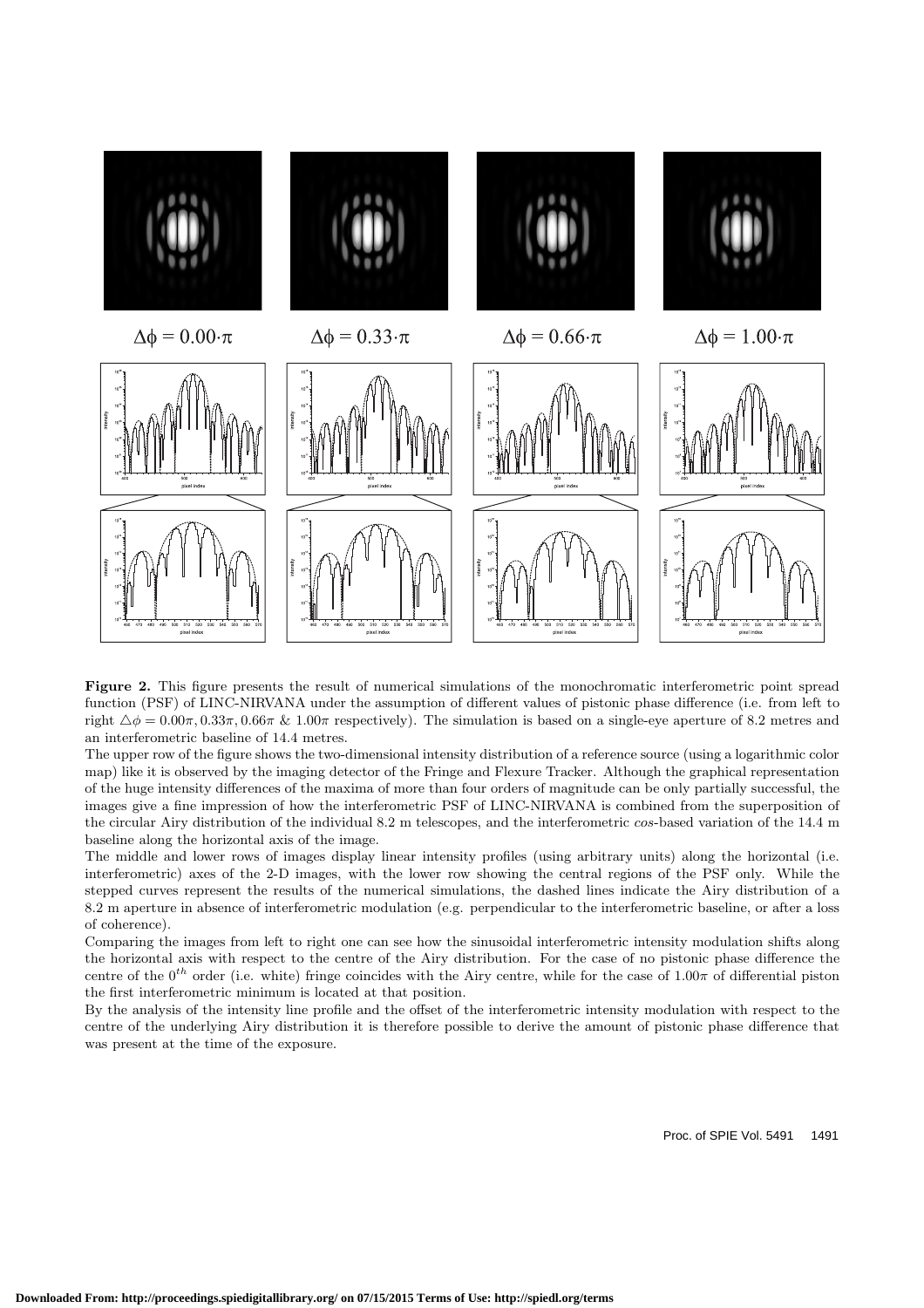

**Figure 3.** The graph presented above shows the result of a joint laboratory experiment of the Max-Planck-Institute for Astronomy (MPIA) and the I. Physikalische Institut of the University of Cologne (image courtesy of D. Andersen). Under the lead of Dave Andersen the MPIA built a scaled model of the warm optics of LINC-NIRVANA from the two outside focal points up to a (warm) interferometric focus. (For an indepth discussion of this laboratory setup please refer to the contribution #5491-207 of D. Andersen to this conference.) In combination with a coherent light source (for this example a laser beam of  $\lambda \sim 620 \ nm$  was used) and a coherent fibre based beam splitter this setup can be used to obtain interferometric fringes at its focal plane, and to study the temporal evolution of the pistonic phase difference (i.e. the shift of the fringes with respect to their Airy envelope) between the two optical paths. The result of such a measurement is presented as upper curve in the figure above, and although the experiment was performed at as stable environmental conditions as possible, it can be seen that the differential piston nevertheless sums up to about one  $\lambda$  during about half an hour.

In a combined effort with LINC-NIRVANA team members of the I. Physikalische Institut of the University of Cologne the MPIA laboratory setup was modified to allow a first experimental test of the piston analysis algorithm of Thomas Bertram (for more details on the used algorithm please refer to Sect. 3.2 of this paper or to the contribution #5491-167 of T. Betram to this conference). For this test the image-data of the CCD camera at the interferometric focal plane were fed to the piston analysis software, which then derived the phase difference from the observed fringe offset, and passed the respective value to a piezo controlled linear stage within the setup to correct the offset. The residual piston after the applied correction is shown as lower curve in the figure above, and although the obtained loop frequency of this first test was only of the order of about 0.2 Hz because of limitations of the used computer hardware (loop frequencies of up to 1 kHz were already successfully obtained with faster computers at the University of Cologne), the obtained piston correction of better than  $\lambda/25$  is very encouraging.

Further tests with different loop frequencies, signal to noise ratios, pixel scales, spectral bandwidths etc. will follow in the near future to improve the performance of the applied piston analysis algorithm.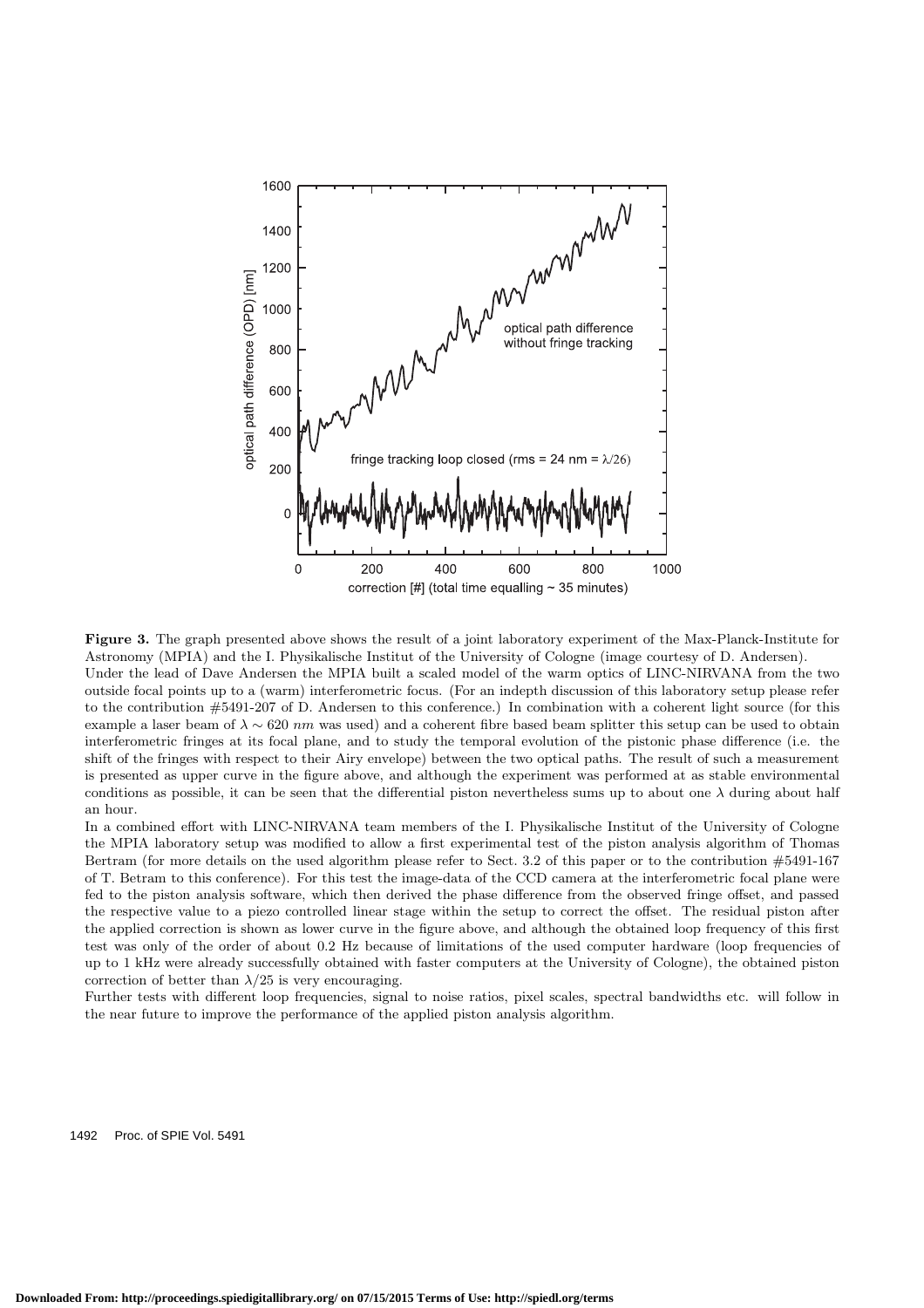fainter sources, the centre of the Airy distribution is provided by the flexure control loop of the FFTS. Operating at a much slower characteristic timescale (i.e. being able to sum up several individual low SNR images), the flexure control loop is able to determine the centre of the Airy distribution with high precision even in faint images.

As a second step the central rectangle of the 2-D image is collapsed (again by averaging or taking a median) along the vertical axis. The vertical position of this rectangle is centered around the previsously derived vertical centre of the Airy distribution, and its height is selected automatically by the fringe control loop in order to obtain a maximum SNR of the line profile. The width of the rectangle is set to the full width of the 2-D image.

In a final step of the analytical part of the piston control loop, a thereoretical model of the one-dimensional interferometric point spread function is fitted numerically to the observed horizontal intensity line profile (see Fig. 2). Based on fixed and known optical parameters (i.e. the 8.2 metres single-eye apertures, the 14.4 metres interferometric baseline, and the centre of the Airy distribution) the theoretical model depends on only two parameters: the amount of pistonic phase difference between the two optical paths of LINC-NIRVANA, and the overall intensity of the reference source.

After applying an eventual damping parameter to avoid unwanted resonance frequencies the derived pistonic phase offset will be transmitted to the control electronics of the piston control elements (i.e. the piston mirror on top of the camera dewar, and/or the deformable mirrors of the Multi Conjugate Adaptive Optics) of the warm optics of LINC-NIRVANA.

To get a first impression of the performance of this piston control algorithm under at least partially realistic conditions, the piston control loop described above was tested with the LINC-NIRVANA testbed interferometer (Andersen et al. #5491-207) at the Max-Planck-Institute for Astronomy (MPIA). Under the lead of Dave Andersen the MPIA constructed a scaled model of the warm optics of LINC-NIRVANA from the two outside focal points up a (warm) interferometric focus. In a combined effort of team members of the MPIA and the I. Physikalische Institut of the Unversity of Cologne it was possible to combine the laboratory experiment (including the implemented linear stage for piston control) with the piston detection algorithm. The result of this experiment is shown in Fig. 3, and although the reached loop frequency was only of the order of 1 Hz, the obtained piston correction of better than  $\lambda/25$  is very encouraging.

In the near future the laboratory setup will be upgraded to faster loop frequencies (computer simulations at the I. Physikalische Institut already successfully demonstrated closed loop frequencies of up to 1 kHz), and the experiment will be repeated with lower SNR, coarser pixel scales, and wider spectral bandwidths in order to improve our knowledge on the performance of the piston control algorithm.

#### **3.3. broadband operation and system alignment**

Besides of the closed loop piston control operation of the Fringe and Flexure Tracking System (FFTS) during an ongoing integration of the science detector, the FFTS is also a crucial component for the initial setup and alignment of LINC-NIRVANA at the begin of an observing night, or after a repointing of the telescope, i.e. at times when the closed piston control loop was not active for some time. At these conditions the difference between the two optical paths of the LINC-NIRVANA - LBT assembly is unknown and may sum up to several micron due to mechanical flexure or temperature gradiants. Therefore, before a time-stable observation at interferometric angular resolution the system has to be realigned to zero optical path difference. Assuming a successful operation of the Adaptive Optics systems of the single-eye telescopes (a mandatory condition for all tasks of the FFTS) this alignment will be controlled by the FFTS, too.

To demonstrate this function the I. Physikalische Institut performed numerical simulations of the interferometric point spread function (PSF) of LINC-NIRVANA with different spectral bandwidths (i.e.  $\triangle \lambda$  = 1%, 16% & 46%) and different pistonic phase differences (i.e.  $\Delta\phi = 0.00 \ \mu m, 1.25 \ \mu m$  & 2.50  $\mu$ m). The results of these simulations are presented in Fig. 4 of this paper.

Comparing the images of different spectral bandwidths (i.e. rows) it can be seen that the  $0^{th}$  order fringe, i.e. the location of no pistonic phase difference, can be identified by the fact that this fringe shows the maximum intensity contrast between its intensity maximum and its adjacent minima of all fringes in the image. This criterion is due to the physical condition that only for zero phase difference between the two optical paths the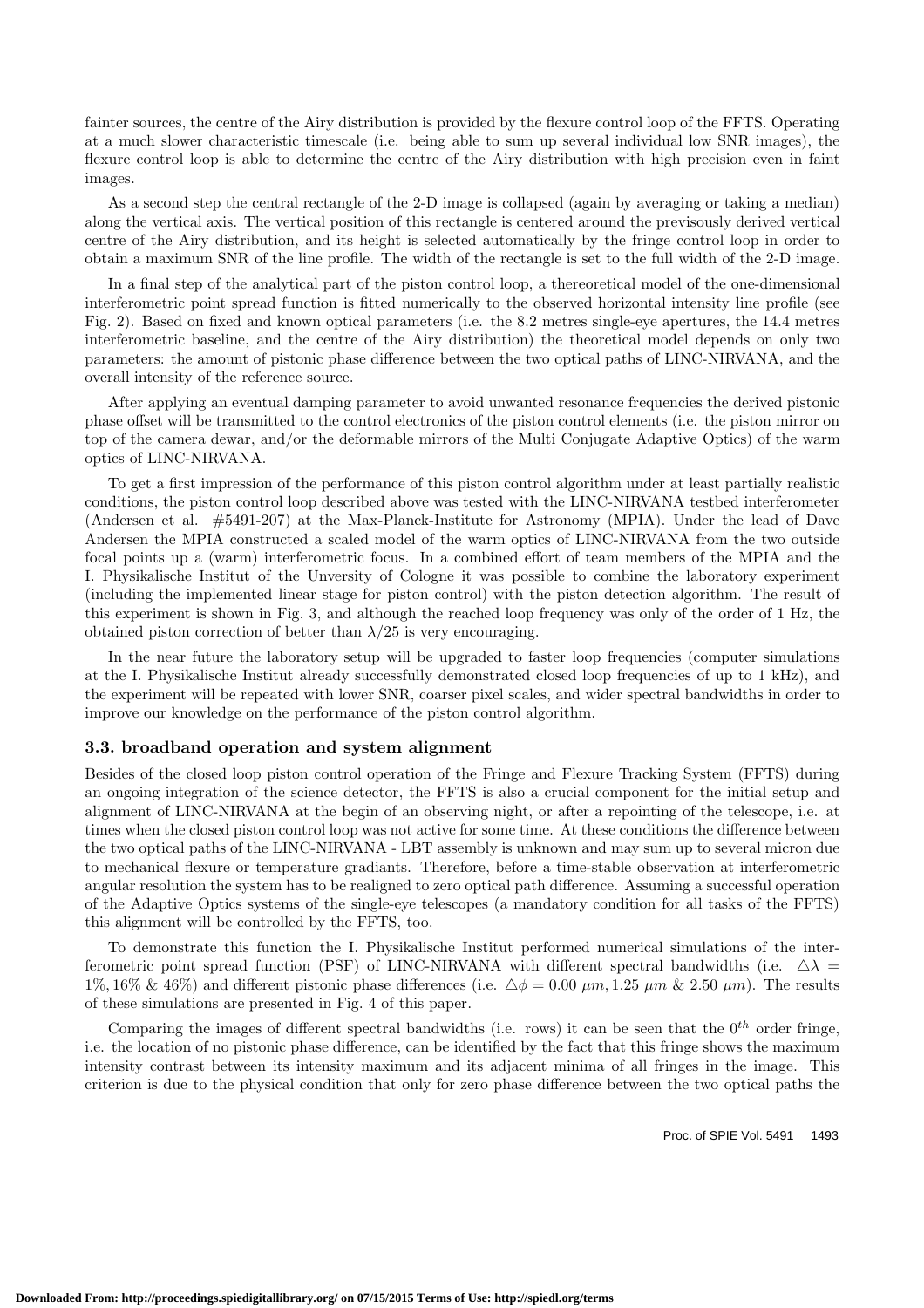

**Figure 4.** The images above show the results of numerical simulations of the interferometric point spread function (PSF) of LINC-NIRVANA with different spectral bandwidths (i.e.  $\Delta \lambda = 1\%$ , 16% & 46%) and different pistonic phase differences (i.e.  $\Delta \phi = 0.00 \ \mu m, 1.25 \ \mu m \ \& \ 2.50 \ \mu m$ ).

Comparing the images from left to right (i.e. in the direction of broader spectral bandwidth) it becomes increasingly easier to unambiguously identify the 0<sup>th</sup> order (i.e. white) fringe, which denotes the angular position of no pistonic phase difference. The identification (as well as its designation as 'white') of the 0*th* order fringe is based on the fact, that only for zero phase difference between the two optical paths the intensity maxima of all wavelengths are located at the same position on the detector, i.e. the angular position of the fringe is achromatic. Since for a limited spectral bandwidth the condition of achromatism holds true (at least to first order) for the 1*st* intensity minima, too, the 0*th* order fringe is characterised by the fact that this fringe is showing the maximum intensity contrast between its maximum and its adjacent minima. In absence of high order aberrations, the white fringe is the only fringe which shows close to 100% of intensity contrast.

The unambiguous identification of the 0*th* order fringe of no pistonic phase difference is especially important for the setup and alignment of LINC-NIRVANA at the begin of an observing night, or after a repointing of the telescope, i.e. at times when the piston control loop was not active for some time. At these conditions the difference between the two optical paths of the LINC-NIRVANA - LBT assembly is unknown and may sum up to several micron due to mechanical flexure or temperature gradiants. Based on the criterion of highest intensity contrast the Fringe and Flexure Tracker will be able to unambiguously identify the 0*th* order fringe and align LINC-NIRVANA to zero instrumental optical path difference.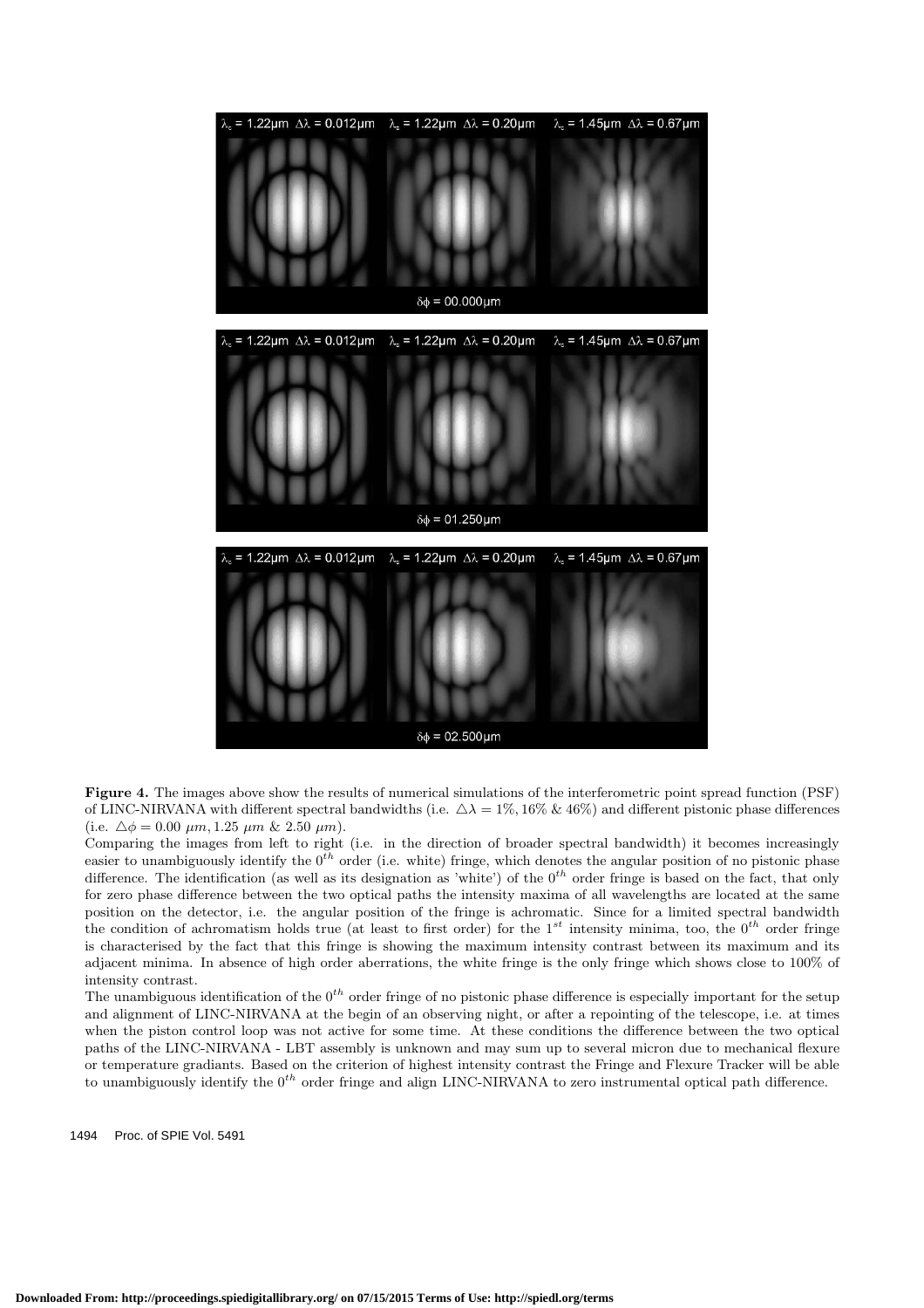

Figure 5. This figure shows the results of numercial simulations of the monochromatic interferometric point spread function of LINC-NIRVANA for the case of increasing misaligment (i.e.  $\Delta \alpha = 0.0R_{Airy}$ , 0.5 $R_{Airy}$ , 1.0 $R_{Airy}$  & 2.0 $R_{Airy}$ with R*Airy* denoting the radius of the Airy distribution of a single-eye 8.2 metre telescope) of the optical axes of the two optical paths of the instrument. The upper row of the figure displays the two-dimensional intensity distributions like they are observed by the detector array of the Fringe and Flexure Tracking System (FFTS). Since despite the use of a logarithmic color map a proper representation of the large intensity differences is only partially successful at the 2-D images, the lower row of Fig. 5 shows linear intensity profiles along the horiontal (i.e. interferometric) axes of the images. Comparing the images from left to right (i.e. in the direction of increasing misalignment) it can be seen that up to a separation of one Airy radius of a 8.2 metre single-eye aperture the signal of the FFTS might still be usable for a successful tracking of the position of the 0*th* order fringe of no pistonic phase difference, since this fringe can still be unambiguously identified by showing the highest intensity contrast.

intensity maxima of all wavelengths are located at the same position on the detector, i.e. the angular position of this fringe is achromatic. Since for a limited spectral bandwidth this condition holds true (at least to first order) for the 1*st* intensity minima, too, (which therefore are of minimum intensity of all minima in the image) the 0*th* order (or accordingly called 'white') fringe is therefore showing the maximum intensity contrast of all fringes of the image. In absence of high order aberrations, the white fringe is the only fringe which shows an intensity contrast of close to 100%.

Using this knowledge the images of the FFTS can be used to unambiguously identify the 0*th* order fringe out of all fringes of the image, and to align the LINC-NIRVANA system accordingly. If the instrumental optical path difference is very large, it might be possible that in a broadband image like the ones presented on the right hand side of Fig. 4 it is not possible to detect any fringes at all, since the fringe contrast is reduced to zero for higher order maxima. In this case the spectral bandwidth of the image can be reduced by switching the filterwheel of the FFTS to a more narrowband filter, what increases the coherence length of the detected signal, so that more higher order maxima get visible before they are blurred out because of chromatism.

## **3.4. closed-loop flexure control**

In addition to the analysis and control of the pistonic phase difference between the two optical paths of LINC-NIRVANA, the Fringe and Flexure Tracking System (FFTS) has to monitor and control the alignment of the optical axes of the two optical paths. Similar to the piston control this duty can only be accomplished by the aid of a detector at the combined focal plane of the system.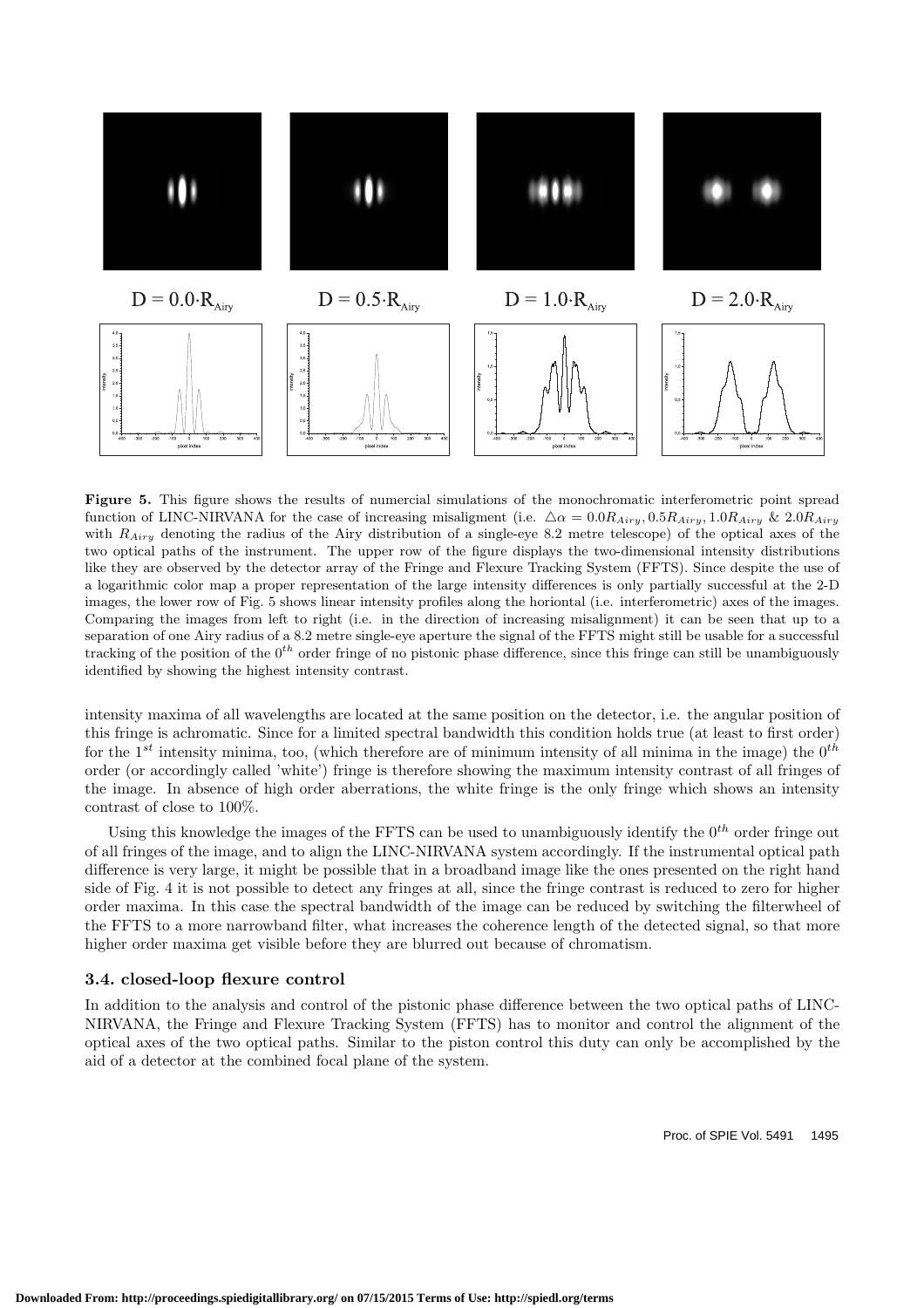As well as for the other functions of the FFTS respective two-dimensional input images of the detector array were simulated by numerical algorithms. The results of these simulations are presented in Fig. 5, and demonstrate that even for an angular misalignment of one Airy radius of a 8.2 metre single-eye aperture the signal of the FFTS might still be usable for a successful tracking of the position of the 0*th* order fringe of no pistonic phase difference, since this fringe can still be unambiguously identified by exhibiting the highest intensity contrast. According to this finding it will be possible to keep the piston control loop closed even in cases of significant misalignment of the two optical axes.

However, the images in Fig. 5 also show the major difficulty for the analysis of the misalignment of the optical axes. To unambiguously derive the amount of a possible two-dimensional misalignment of the optical axes from an image the algorithm has to be sensitive to the spatially separated circular Airy distributions of the two single-eye telescopes. However, as can be seen best in the linear intensity profiles of Fig. 2 the intensity of the first Airy maxima is already about two orders of magnitudes fainter than the central intensity maximum. Taking into account that the exposures of the FFTS will be as short as possible in order to obtain high loop frequencies of the piston control loop (and therefore a good correction of the fast varying pistonic phase differences), the signal to noise ratio of the images will be to low to unambiguously detect the location of the faint Airy maxima. Fortunately, the characteristic timescale of possible instrumental flexure (which is the only factor leading to misalignment of the optical axes, since all concurrent high order atmospherical aberrations like tip & tilt are corrected by the Adaptive Optics systems of the single-eye telescopes) is much slower than the respective subsecond timescale of pistonic aberrations.

Due to this relaxed timescale the flexure control loop will be able to sum up several tens, hundreds, or even thousands of individual short-exposure frames of the FFTS, and increase the sensitivity to faint signals of the resulting image accordingly. By choosing an appropriate long time-constant of the flexure control loop (i.e. setting the number of individual images to sum up high enough) it is therefore possible to achieve a high enough sensitivity to determine the two-dimensional locations of the Airy distributions of the two single-eye telescopes to the necessary sub-pixel precision. The obtained values will be transmitted to the Adaptive Optics systems of LINC-NIRVANA in order to correct the positions of the optical axes to their nomial values.

#### **4. SUMMARY**

The Fringe and Flexure Tracking System (FFTS) developed at the I. Physikalische Institut of the University of Cologne is a crucial component for the proper interferometric operation of the LINC-NIRVANA camera system for the Large Binocular Telescope.

Working towards a scheduled commissioning of LINC-NIRVANA at the telescope in autumn 2006, the work on the development of the FFTS at the Cologne institute is split in two work-packages: The development of the semi-cryogenic opto-mechanics of the device (i.e. the three-dimensional positioning stage of the near-infrared detector array and the cryogenic filterwheel), and the development of the closed-loop analysis algorithms for piston and flexure control. As presented in this paper there is good progress on both fields, and the workpackages are in good agreement with the current schedule.

The design of the 3-D positioning stage was modified so that it is now based on commercial non-cryogenic linear stages, and the manufacturing of the device is sub-contracted to commercial companies.

A first version of the fringe analysis algorithm of the piston control loop is already implemented and successfully passed initial tests at the LINC-NIRVANA testbed interferometer at the Max-Planck-Institute for Astronomy.

The algorithms for the numerical simulation of the complex interferometric point spread function (PSF) of LINC-NIRVANA now take into account all orders of Zernike polynomials of the incoming wavefront, and allow to simulate polychromatic PSFs of arbitrary bandwidths.

### **ACKNOWLEDGMENTS**

This work is supported in parts by the Deutsche Forschungsgemeinschaft (DFG) via grants SFB 494, HBFG #111- 519  $\&$  #111-520 and Verbundforschung #1D1CU1YQ.